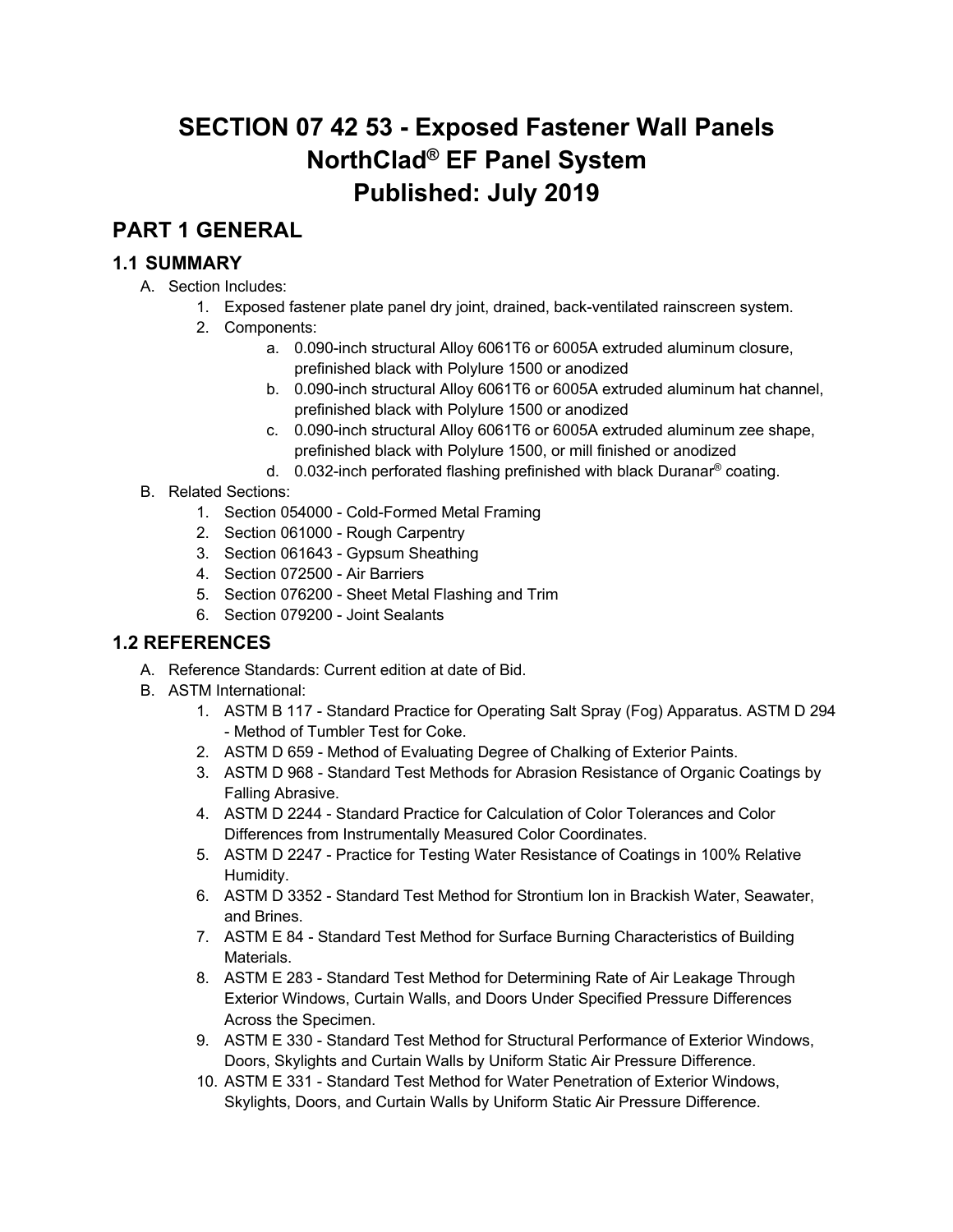## **1.3 ADMINISTRATIVE REQUIREMENTS**

- A. Coordination: Conform to Section 01 31 13 for coordination with work of other Sections.
	- 1. Section 07 25 00 for application of air barrier over gypsum sheathing substrate as specified in Section 06 16 43 following installation of subgirt system as required to seal and make a continuous air barrier.
- B. Preconstruction Meetings: Conform to provisions of Section 01 31 19.
	- 1. Attendance: Contractor, Applicator, Owner, Architect, and those specifically requested to attend.
		- a. Review and finalize construction schedule and verify availability of materials, installer's personnel, equipment, and facilities needed to make progress and avoid delays.
		- b. Review methods and procedures related to aluminum metal panel installation, including manufacturer's written instructions.
		- c. Examine support conditions for compliance with requirements, including alignment between and attachment to the structural members.
		- d. Review flashings, special details, wall penetrations, openings, and condition of other construction that will affect wall panels.
		- e. Review governing regulations and requirements for insurance, certificates, tests, and inspections as applicable.
		- f. Review temporary protection requirements for aluminum wall panel assembly during and after installation.
		- g. Review wall panel observation and repair procedures after completion of wall panel installation.

## **1.4 DESIGN REQUIREMENTS**

- A. Components: Designed and manufactured to withstand dead and live loads caused by positive and negative wind pressure acting normally to plane of composite wall panels in accordance with International Building Code, Chapter 16.
- B. Wall Panel Deflection: L/180.
- C. Perimeter Framing Deflection: L/180.
- D. Thermal Movement: Design system to accommodate vertical and horizontal thermal movement of components without causing distortion, or excessive stress on fasteners when subjected to recurring temperature variations.
- E. Drainage: Design for positive drainage of water leakage and condensation to exterior of wall panel system.
- F. Tolerance of Substructure: Design system to accommodate up to 1/4 inch in 10 feet variation out of plane.
- G. Seismic Design: Conform to International Building Code for the Seismic Category appropriate for location of system installation.

### **1.5 PERFORMANCE REQUIREMENTS**

- A. Provide the following testing documentation: Testing documentation must be current and meet or exceed specified design and performance requirements, and must be documented and certified by an independent testing agency acceptable to Architect and applicable building code jurisdiction.
- B. Rainscreen Panel Type: Stonewood with 1-inch extrusions.
	- 1. Air Infiltration in accordance with ASTM E 283 (at 6.24 pounds per square foot): Less than 0.10 cubic feet per minute per square foot.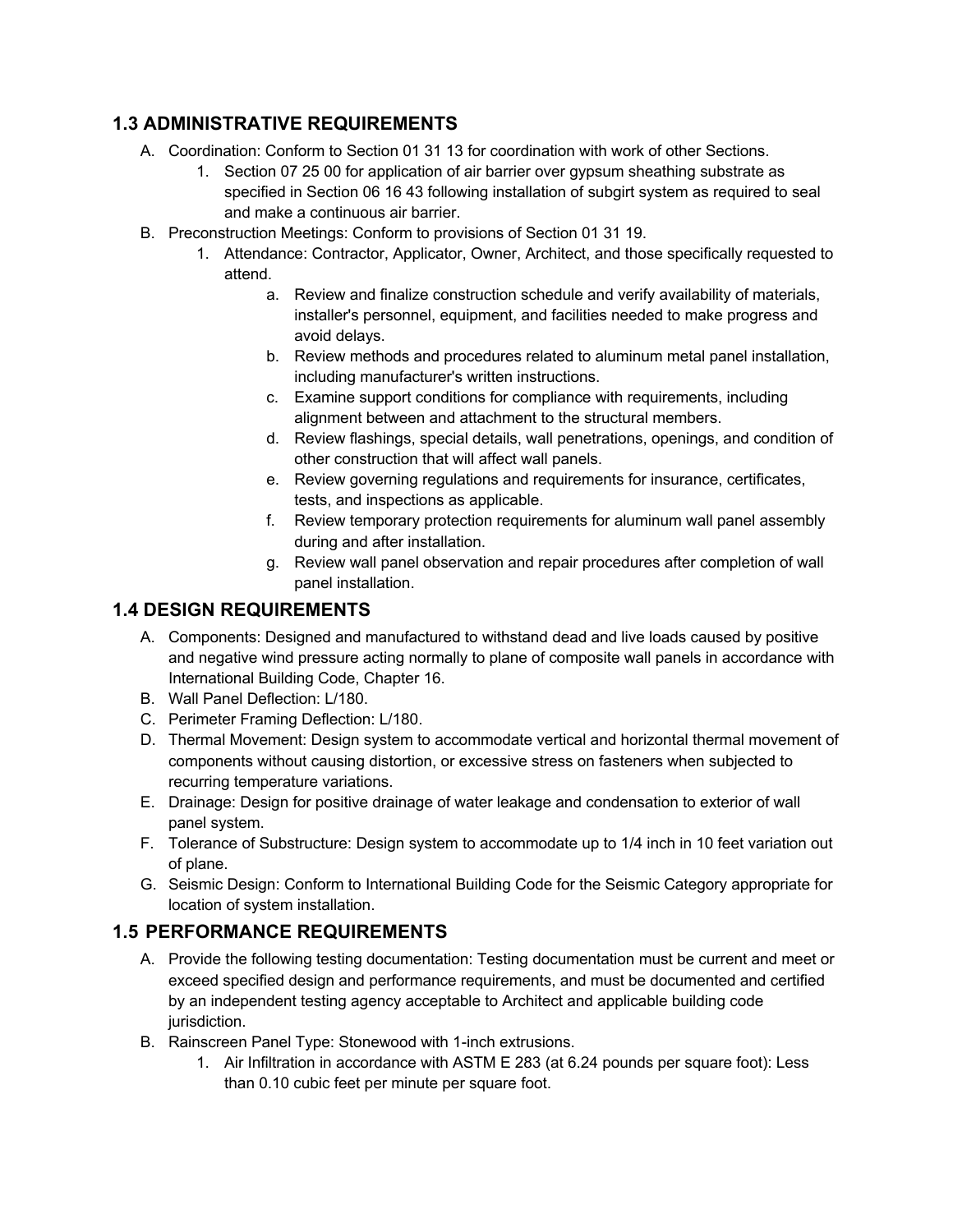- 2. Water Penetration in accordance with ASTM E 331: Full pass at 25.00 pounds per square foot, 30.00 pounds per square foot, and 35.00 pounds per square foot.
- 3. Structural Performance in accordance with ASTM E 330 (at 75.00 pounds per square foot):
- 4. Maximum Deflection: L/180.
- C. Rainscreen Panel Type: NorthClad® EF Series 4mm Aluminum Composite Material with edge hem.
	- 1. Air Infiltration in accordance with ASTM E 283 (at 6.24 pounds per square foot): Less than 0.10 cubic feet per minute per square foot.
	- 2. Water Penetration in accordance with ASTM E 331: Full pass at 25.00 pounds per square foot, 30.00 pounds per square foot, and 35.00 pounds per square foot.
	- 3. Structural Performance in accordance with ASTM E 330 (at 75.00 pounds per square foot):
	- 4. Maximum Deflection: L/180.
- D. Rainscreen Panel Type: 0.125 Aluminum Plate
	- 1. Air Infiltration in accordance with ASTM E 283 (at 6.24 pounds per square foot): Less than 0.10 cubic feet per minute per square foot.
	- 2. Water Penetration in accordance with ASTM E 331: Full pass at 25.00 pounds per square foot, 30.00 pounds per square foot, and 35.00 pounds per square foot.
	- 3. Structural Performance in accordance with ASTM E 330 (at 75.00 pounds per square foot):
	- 4. Maximum Deflection: L/180.

#### **1.6 SUBMITTALS**

- A. Submit under provisions of Section 01 33 00.
- B. LEED Credits: Conform to Section 01 81 13 for documentation of LEED Credits contributing to certification of project under USGBC LEED 2009 (Version 3.0) Green Building Rating System for Sustainable Building Requirements.
- C. Product Test Reports: Indicate compliance of products with requirements from qualified, independent testing agency.
- D. Shop Drawings:
	- 1. Provide drawing details prepared by manufacturer or manufacturer's authorized agent showing openings and penetrations.
	- 2. Include details of each condition of installation and attachment.
	- 3. Provide details at a minimum scale of 1-1/2 inch per foot of all required trim needed for complete installation.
	- 4. Provide shop drawings reflecting deviations from manufacturer's standard details and details differing from Contract Documents. Include components, metal panel profile, dimensions, joinery dimensions, configurations, and reason for deviation.
- E. Product Data:
	- 1. Manufacturer's technical data, installation instructions, standard detail drawings specific to this project, and accessories showing conformance with specified requirements.
	- 2. Fasteners, including clips, fastener types, and locations.
	- 3. Treatment at edges, terminations, and flashings.
	- 4. Indicate provisions for thermal expansion and contraction.
- F. Product Samples: 3-1/2 inch by 3-1/2 inch showing metal gauge, profile, and specified finish for each specified wall and/or soffit panel reflecting the color sample, illustrating accepting finish, and each color selection.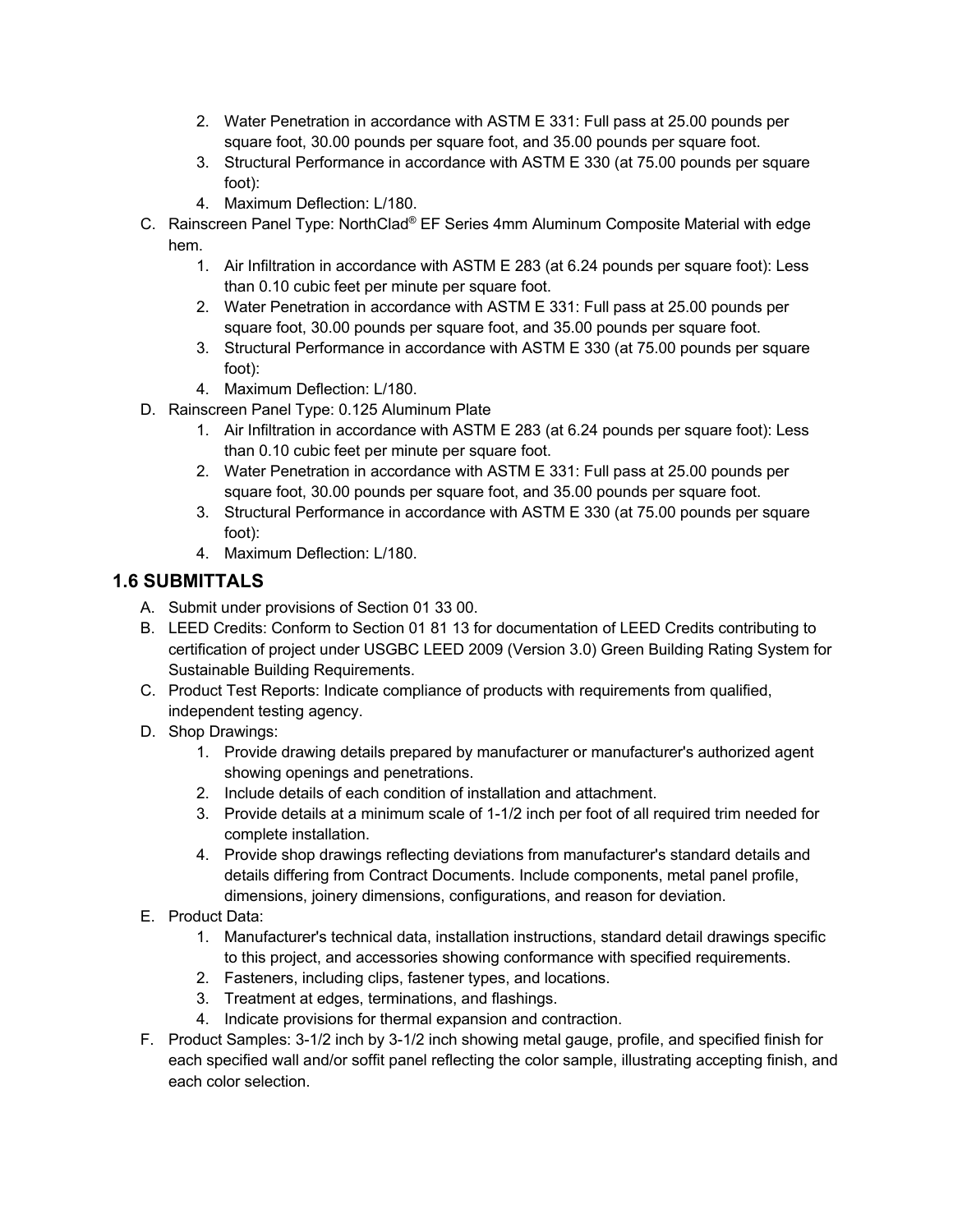- G. Manufacturer's Instructions: Indicate installation requirements, rough-in dimensions, special procedures, and conditions requiring special attention.
- H. Sample Warranty: Meet or exceed provisions specified by this Section.

## **1.7 QUALITY ASSURANCE**

- A. Manufacturer Qualifications:
	- 1. Minimum of 10 years' experience in fabricating and supplying metal wall panel systems.
	- 2. Responsible for technical design support as required for system installation conforming to panel manufacturer's warranty provisions.
	- 3. Provide review and approval of shop drawings differing from panel manufacturer's standard details prior to installation and conduct interim inspections during construction.
- B. BB. Installer Qualifications:
	- 1. Able to document a minimum 7 years' experience installing commercial metal wall panel systems.
	- 2. Trained and authorized by metal wall panel manufacturer prior to Bid Date.
	- 3. Employ job-site foreman, with minimum of 3 years' experience supervising installation of metal wall panel work of this Section, dedicated to Work of this Contract.
	- 4. Foreman: Continuously on site for duration of work of this Section for this Project.
- C. Single Source Responsibility:
	- 1. Provide system and components for this Section under responsibility of single metal wall panel manufacturer.
	- 2. Perform metal panel and related flashing and sheet metal work by or under supervision of single installer.

### **1.8 WARRANTY**

- A. Provide warranties under provisions of Section 01 78 36.
- B. Manufacturer Coating Performance Warranty: 20-year warranty against fading, color change, chalking, peeling, cracking, or delaminating of the coating system. Solid colors panel only.
- C. FF. Contractor: 5-year labor warranty for panel installation, including, flashings, sealants, fasteners, and accessories to remain watertight and weatherproof.

## **PART 2 PRODUCTS**

## **2.1 SYSTEMS**

Exposed fastener plate panel, dry joint, drained, back-ventilated rainscreen system.

### **2.2 MANUFACTURERS**

- A. Subject to compliance with requirements, provide products manufactured by NorthClad, 11831 Beverly Park Road, Building C, Everett, Washington 98204, telephone 425-740-3702, e-mail: dkillian@northclad.com, website: www.northclad.com.
	- 1. NorthClad EF: Prefinished NorthClad EF Series wall panel system.
	- 2. Submit alternate tested systems by other manufacturers/fabricators to architect not less than 30 days prior to bid.

## **2.3 MATERIALS**

- A. Panel Skin Material:
	- 1. Plate Aluminum panels form 5052 or 3003 alloy. Anodized use 5005 alloy.
	- 2. 0.125 thickness.
- B. Components:
	- 1. 0.090 inch structural Alloy 6061T6 or 6005A extruded aluminum closure, prefinished black with Polylure 1500 or anodized.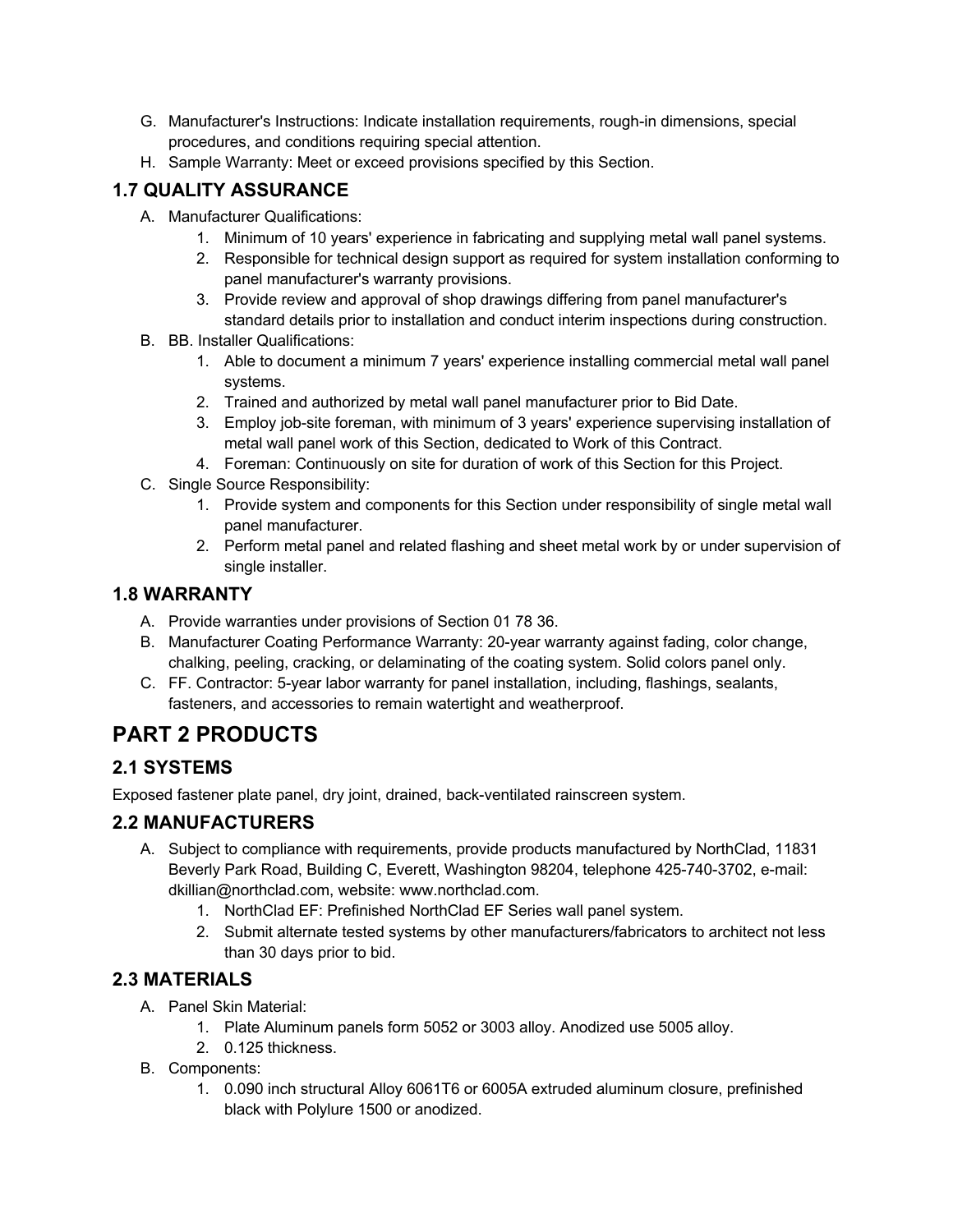- 2. 0.090 inch structural Alloy 6061T6 or 6005A extruded aluminum hat channel, prefinished black with Polylure 1500 or anodized.
- 3. 0.090 inch structural Alloy 6061T6 or 6005A extruded aluminum zee shape, prefinished black with Polylure 1500 or anodized.
- 4. 0.032 inch perforated top closure flashing prefinished with black Duranar® coating.
- 5. 0.032 inch perforated termination flashing prefinished with black Duranar® coating.
- 6. 0.032 inch horizontal drip joint flashing prefinished with black Duranar® coating.
- 7. 0.032 inch inside corner flashing prefinished with black Duranar® coating.
- C. Tolerances:
	- 1. Panel bow not to exceed L/180 of panel overall dimension in width or length.
	- 2. Panel dimensions allow for field adjustment and thermal movement.
	- 3. Panel lines to be sharp, smooth, and free from warps or buckles.
- D. Condition: Panel surfaces to be free of scratches and marks caused by fabrication.
- E. Uniformity: Manufacture entire project from a single-color coil paint run to ensure color uniformity. If metallic color is used, panel grain must be maintained. Under no circumstances are panel blank sizes to be rotated even if the result is increased waste.
- F. Vapor Management: Fabricate panels for control of condensation and ventilation of the rainscreen cavity.
- G. Custom Fabrications: Include fabrications, whether specifically indicated or not, as required to complete a watertight and finished system.
- H. Strippable Protective Film: Factory applied for protection of weather face finish and removed upon completion of the panel installation. Failure to remove the film may lead to over- exposure and damage to the panel.

#### **2.4 FABRICATION**

- A. Standard Fabrications: Routed NorthClad® sheets required to maintain tolerances.
- B. Tolerances:
	- 1. Not to exceed L/180 percent of panel dimension in width and length for panel bow.
	- 2. Allow for field adjustments as recommended by the manufacturer where final dimensions cannot be established by field measurement before completion of panel manufacturing.
	- 3. Eliminate all warping and/or bucking in panel lines, breaks, and angles.
- C. Eliminate all scratches and marks caused by the fabrication from panel surfaces.

#### **2.5 FASTENERS**

- A. Supply Fasteners and clips tested to meet provisions of this section, as approved by fastener manufacturer(s) and engineer of record.
- B. Exposed Fasteners:
	- 1. Stainless steel unless otherwise recommended by the panel manufacturer.
	- 2. Construction Fasteners, Inc., ZAC, self-drilling, self-tapping, non-corrosive fasteners with heads finished to match panel finishes and flashings; gasketed with EPDM washers, or as recommended by the manufacturer.
- C. Concealed Sheet Metal Fasteners: Panhead, self-drilling, self-tapping, non-corrosive fasteners, and as instructed by manufacturer and engineer of record.
- D. Fastener Lengths: Penetrate cold-formed metal framing and subgirts, and other metal framing systems in accordance with the fastener manufacturer's recommendations.

#### **2.6 FLASHINGS**

- A. Metal Flashing, Fascias, and Trim: 0.032 inch minimum, material, color, and finish as wall panels, conforming to provisions of Section 07 60 00.
- B. Provide custom metal flashing shapes to suit conditions for watertight installation.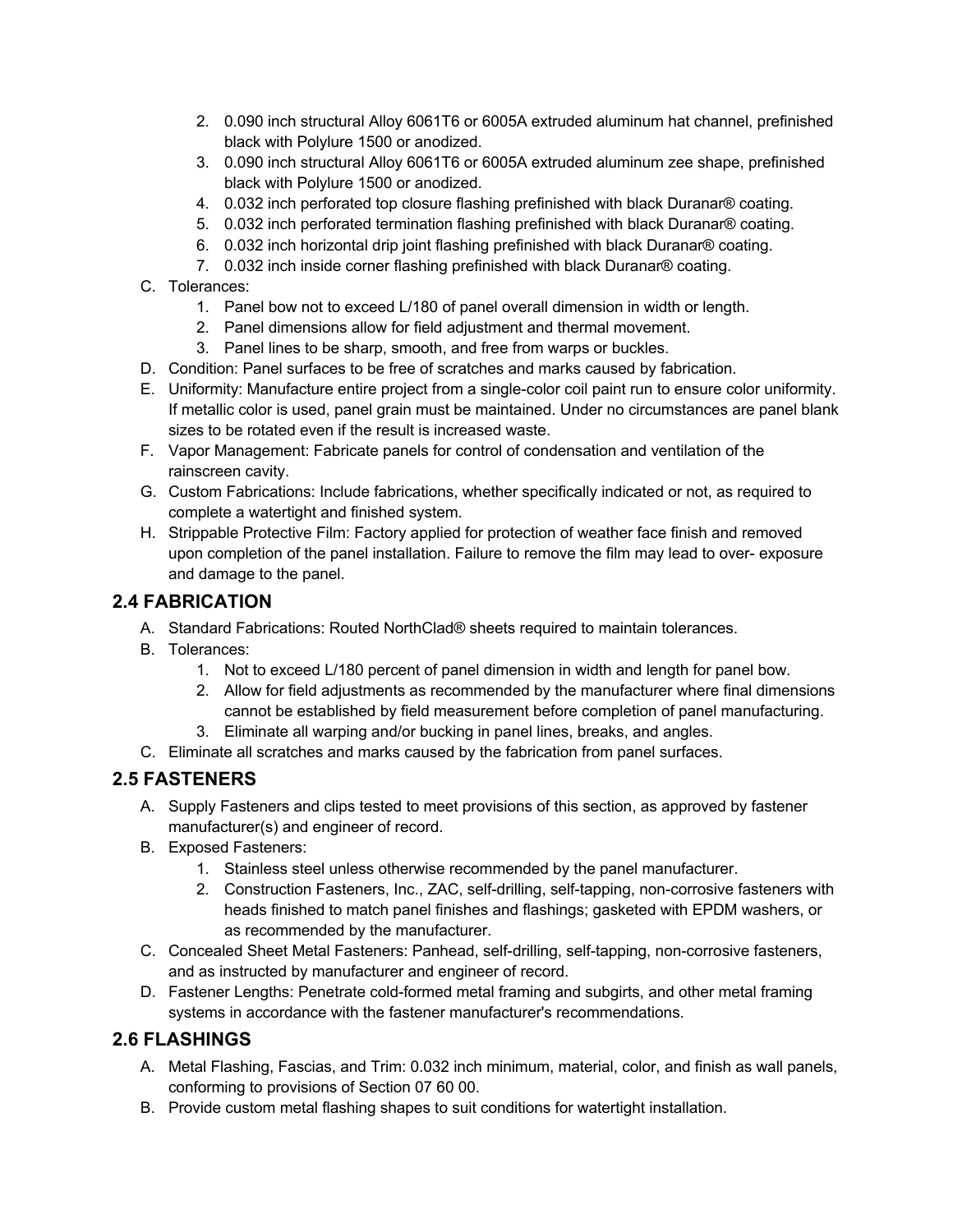- C. Panel and Flashing Closures: Waterproof, semi-rigid, polyethylene closed cell foam, or solid rubber in size and shape to tightly fit panel configuration.
	- 1. Cutting and Fitting: Make neat, square, and true. Cut panels, de-burr edges, and clean filings from adjacent surfaces.

## **2.7 SEALANTS**

Conform to Section 07 92 00 and manufacturer's instructions.

#### **2.8 FINISH**

- A. Sheet and Coil Factory Finish for Wall Panel:
	- 1. Weather Face: Polyvinylidene Fluoride (PVDF) coil coating with 70 percent Kynar 500 or Hylar 5000 resin content.
	- 2. Primer: UV-resistant, 0.210 mil thick epoxy modified acrylic.
	- 3. Color Coat: 0.80 mil PVDF.
- B. Performance:
	- 1. Change of Color: Maximum 5 DE (Hunter Units), tested to ASTM D2244.
	- 2. Chalking: No. 8 rating tested to ASTM D4214, Photographic Reference Standard No. 1 Test Method D659.

## **PART 3 EXECUTION**

## **3.1 EXAMINATION**

Verify installation conditions are satisfactory to receive work of this Section before commencement.

A. Verify substrate installation is complete, flat, and true to plane.

### **3.2 PREPARATION**

- A. Field Measurements: Verify prior to fabrication of metal panels and flashings.
- B. Electrolytic Protection: Treat contacting surfaces of dissimilar metal of different galvanic range with non-absorptive tape, gaskets, or additional measures as instructed by manufacturer.
- C. Protect surrounding areas and surfaces to preclude damage during work of this Section.
- D. Lay out work before beginning installation as necessary for true, plumb, and aligned panel installations.
- E. Verify locations of joints and panel lengths.

### **3.3 INSTALLATION**

- A. Conform to manufacturer's instructions and provisions of Contract Documents.
- B. Coordinate blocking requirements in stud walls.
- C. Install to allow thermal expansion of panels.

### **3.4 PANEL GIRTS AND FASTENERS**

- A. Space, locate, align, and fasten subgirt hat channel framing over gypsum sheathing after application of air barrier specified by Section 07 25 00.
- B. Install fasteners in lengths and locations required to penetrate hat channels and structural metal wall framing in accordance with fastener manufacturers' instructions.
- C. Torque screws as necessary for a snug fit. Do not over-torque to prevent damage to panels.

### **3.5 WALL PANELS**

- A. Use appropriate techniques for the material selected. Inquire with NorthClad®
- B. Do not stretch or compress panels.
- C. Secure panels in place with panels aligned without warp or deflection.